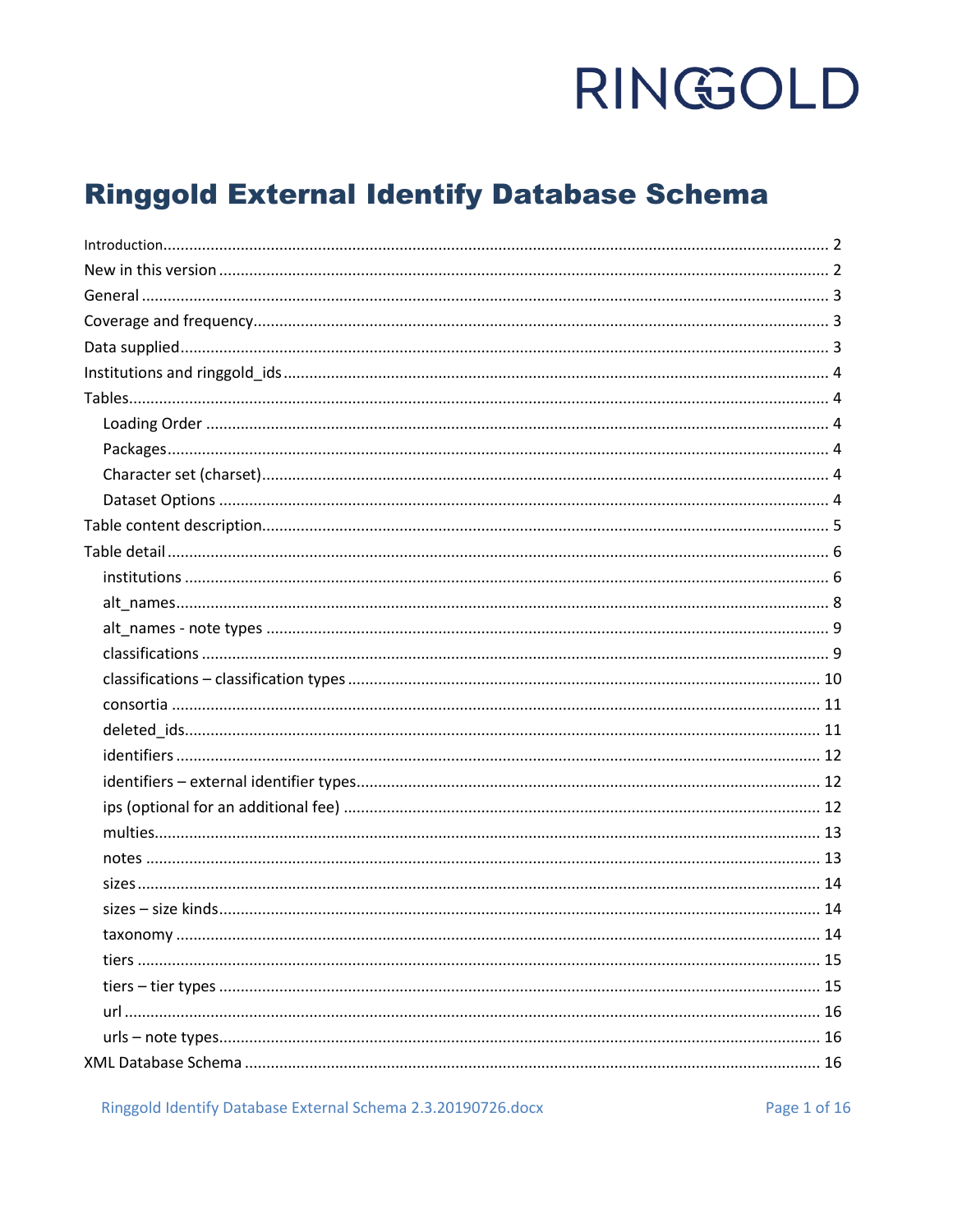### <span id="page-1-0"></span>Introduction

This document is designed to provide customers with an overview and detail of organization data files available from Ringgold for their internal use.

### <span id="page-1-1"></span>New in this version

- 20190726
	- Modified description of institutions parent\_ringgold\_id.
- $A$  20190716
	- Updated link to support.ringgold.com places document.
- $\sim$  20190612
	- Added link to support.ringgold.com places document.
- $A$  20190327
	- Added place\_\* fields to institutions and alt\_names.
	- We appended place\_\* fields to the end of the table schemas, to reduce risk that existing import conversion maps require changing to continue using the new exports. Previously existing fields should be in the same column position and the new fields are append to the end of the schema and can be mapped and converted at your convenience. However, City, State, Country fields are being superseded by place \* fields and will be deprecated in the future.
- $\text{\AA}$  20170622
	- Added state and post\_code fields to alt\_names.
	- multies.relationship types now includes "library" in addition to "admin".
- <sup>A</sup> Older
	- References to "Parents" replaced with "Institutions" and "p\_code" replaced by "ringgold\_id".
	- Columns in "multies" for "ringgold\_id" and "parent\_ringgold\_id" are different positions.
	- This version includes two new tables, "classifications" and "taxonomy". The classifications table contains the information about the new classifications of academic institutions in nine categories. The taxonomy table contains all of the possible values defined by Ringgold and referred to throughout the Schema as indicated in the table description.
	- "Rg tiers and types" reference tables are gone as they are redundant and handled by the taxonomy table.
	- All field names are now lower case as is common practice in many database designs.
	- The "rec\_id", when exported, now has a consistent name for all tables.
	- "parents.ext\_name" and "parents.ext\_city" fields have been removed, the diacritic versions of names formerly appearing in these fields have been moved to the alt\_names table coded as DN.

Ringgold Identify Database External Schema 2.3.20190726.docx Page 2 of 16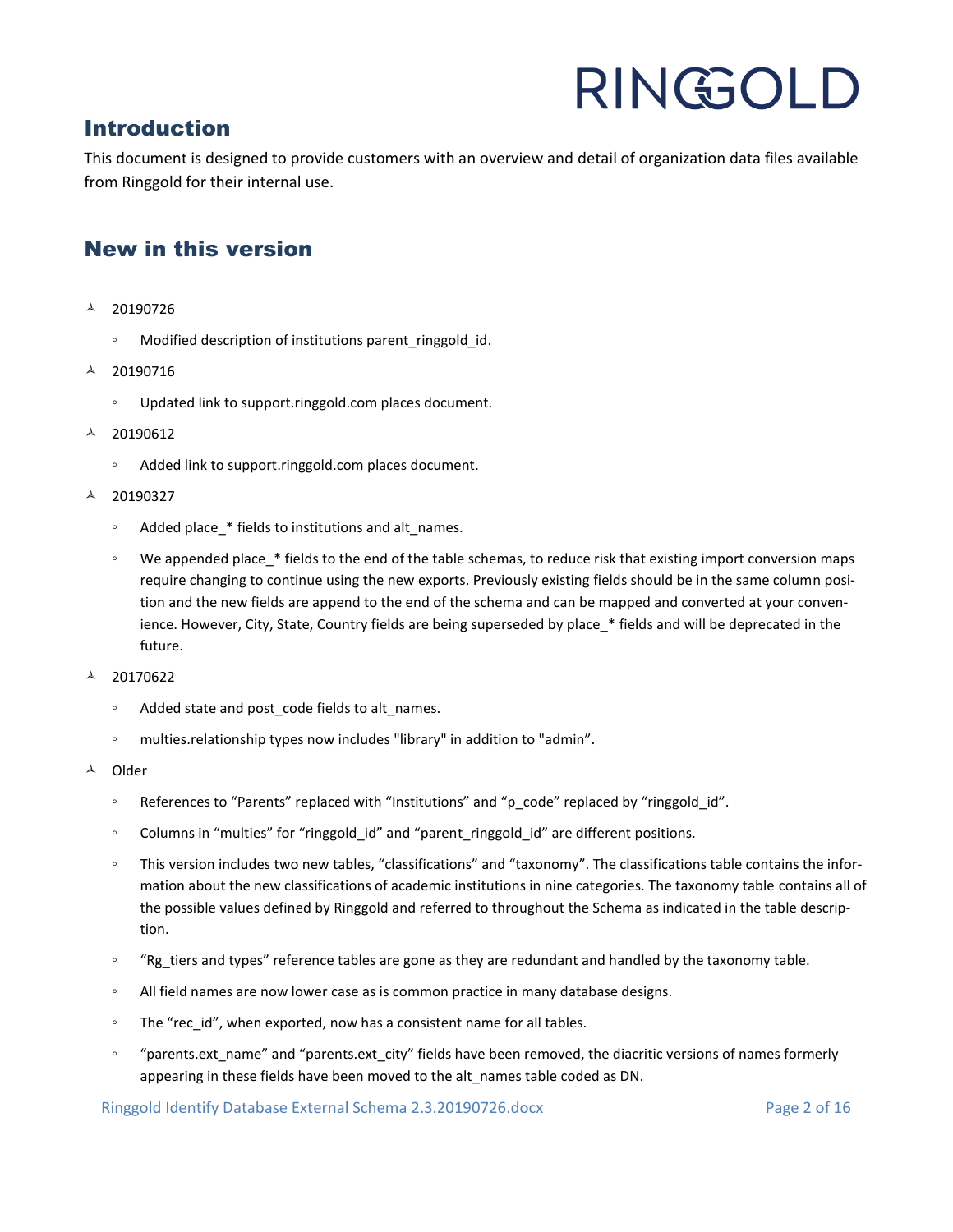- Column "ips.date\_created" is now "ips.timestamp" for consistency in all tables.
- Added description for table "counts.txt".
- Changed "institution.zip" to "post\_code".
- "altnames.ext\_name" and "altnames.ext\_city" fields have been removed, the diacritic versions of names formerly appearing in these fields have been moved to the alt\_names table coded as DN.
- Renamed "multies.class" to "relationship". Updated description for "relationship" and "number" (1-4).
- Addenda have been moved to sit with the relevant table and several new tables added.
- Open Funder Registry IDs added in the Identifiers table.
- Multies table definition changes to include all of the hierarchy. No longer just the multi parents of some institutions.
- BN Brand Name retired as alt names type. BS Brand Site retired as alt url type.

### <span id="page-2-0"></span>**General**

The database consists of 14 tables. Each output format consists of data for each table ready for loading into a target program e.g. a database, other local program or an excel spreadsheet.

The data from Ringgold can be supplied in three different basic formats:

- $\uparrow$  A set of delimited text files one file per table and a counts.txt file listing the row counts per table for input validation.
- A A set of SQL insert statements for MySQL
- $A$  An XML file with associated XML Schema Document for import
- $\triangle$  ISON formatted file

### <span id="page-2-1"></span>Coverage and frequency

The normal routine for data delivery is a complete replacement set of data each week. Data will be delivered by ShareFile. You will have the option of using the ShareFile web interface or an FTP interface to ShareFile with different settings (URL and user account settings that you control). Please note that ShareFile is compatible with most FTP clients.

### <span id="page-2-2"></span>Data supplied

The data is contained in fourteen data tables within the Identify database. The content of each table is described in the following section. Further technical detail and specification for each table is in the Database Schema section below.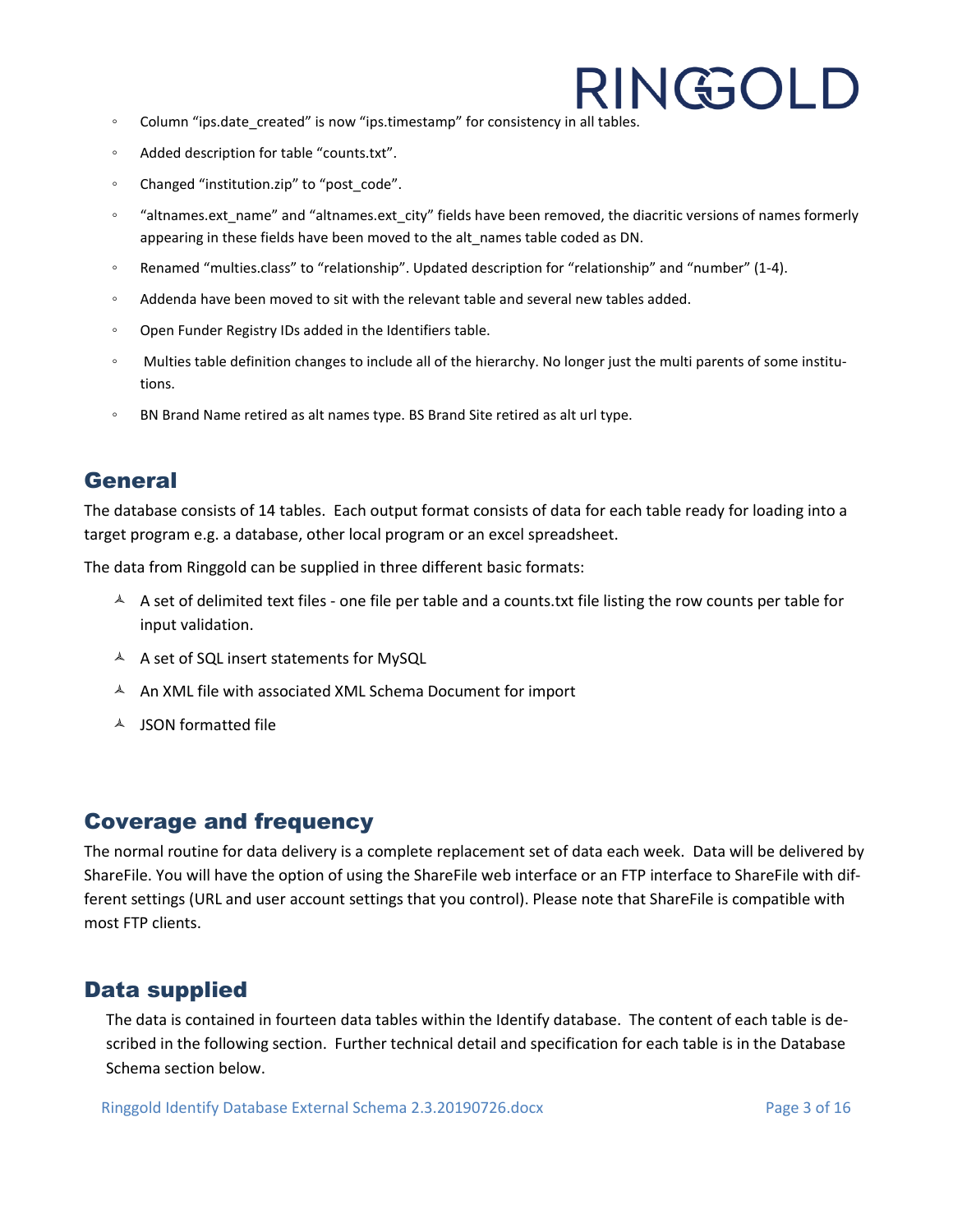### <span id="page-3-0"></span>Institutions and ringgold\_ids

Historically, organizations were called *parents* because many publisher's subscriber records typically belonged to a single organization (as children). What is now universally referred to as the Ringgold ID in our general documentation was originally termed the *p\_code* (parent\_code).

With this release, we are changing the table names to better fit the table purpose. **Institutions** will now contain the organizations data and the primary link is the **ringgold\_id**

### <span id="page-3-1"></span>**Tables**

### <span id="page-3-2"></span>Loading Order

Depending on your database solution we recommend loading the tables as follows:

- 1. Load the following reference tables: (so references to these records can be tested during loading. if desired.)
	- a) taxonomy (contains all lists)
- 2. Load the institutions table (so ringgold id can be used for foreign keys and validated during load of other tables)
- 3. Load remaining tables in any order.

### <span id="page-3-3"></span>Packages

 $\triangle$  All datasets will be compressed into 'zip' package files compatible with Linux zip and WinZip.

### <span id="page-3-4"></span>Character set (charset)

- $\triangle$  UTF-8 is our standard character set format
- $\triangle$  Latin 1 can be delivered on request
- $\triangle$  UCS-2 can be delivered on request

### <span id="page-3-5"></span>Dataset Options

- Delimited
- MySql Sqldump
- $\triangle$  XML
- $A$  JSON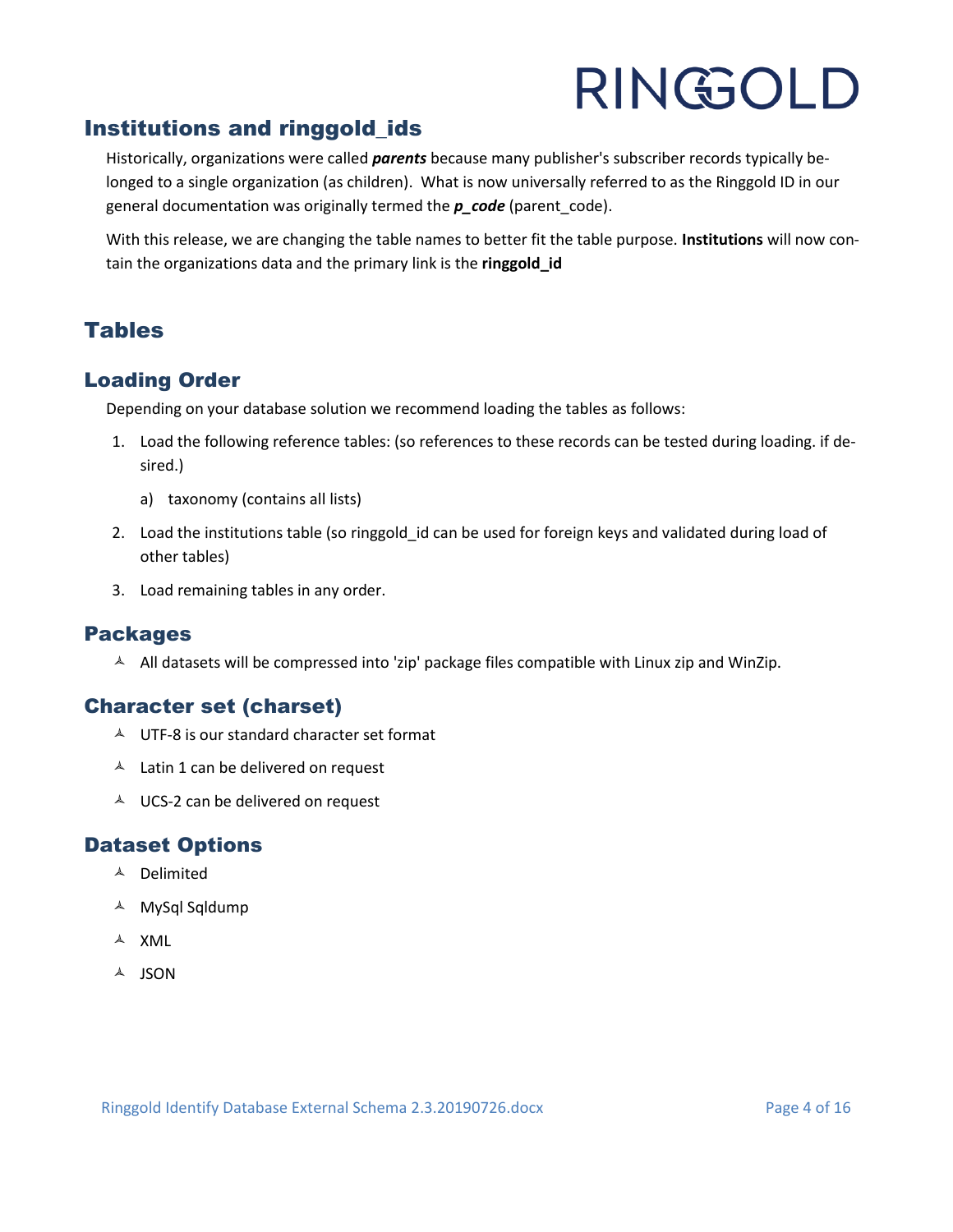### <span id="page-4-0"></span>Table content description

| <b>Table name</b> | <b>Content</b>                                                                                                                                    | <b>Notes</b>                                                                                                                                                                                                             |
|-------------------|---------------------------------------------------------------------------------------------------------------------------------------------------|--------------------------------------------------------------------------------------------------------------------------------------------------------------------------------------------------------------------------|
| institutions      | The core table for the database. Contains the<br>Ringgold ID, name, city, country, type etc.                                                      | All other tables are linked to this<br>table via the ringgold id.                                                                                                                                                        |
| alt_names         | The alternate names for an organization e.g.<br>former names, other language variants and<br>acronyms etc.                                        | Linked to institutions via the<br>ringgold_id field.                                                                                                                                                                     |
| classifications   | A linked table containing different classifications<br>fields for organizations. Links to institutions using<br>ringgold_id.                      | Available with two options, single<br>aggregated row for each<br>parent+classification where value<br>contains all terms in comma<br>separated list, or multiple rows<br>with one row per<br>parent+classification+term. |
| consortia         | A linked table holding data about consortia and<br>their membership.                                                                              | Linked to the institutions table at<br>the consortium and member level<br>via the Ringgold ID.                                                                                                                           |
| counts.txt        | Row counts for primary tables.                                                                                                                    | Only used for package verification<br>and not normally stored in a<br>database.                                                                                                                                          |
| identifiers       | Contains other systems' identifiers e.g. ISNI<br>(when available), IPED, Athens, OFR IDs.                                                         | Linked to institutions table via the<br>Ringgold ID.                                                                                                                                                                     |
| deleted_ids       | Provides onward links for now disused Ringgold<br>Ids. Contains columns for the old and the new<br>Ringgold IDs                                   | Ringgold Ids become obsolete for<br>many reasons - mergers, duplicates<br>etc.                                                                                                                                           |
| ips               | IP address ranges for organizations.                                                                                                              | Optional for an additional fee.                                                                                                                                                                                          |
| multies           | Provides hierarchy links via the Ringgold ID to<br>other organizations that related to an<br>organization as parent organizations.                | There can be up to five multiple<br>owners of an organization. Each is<br>linked to the owned organization<br>by the Ringgold ID.                                                                                        |
| notes             | Multiple notes can be linked to any organization<br>via the Ringgold ID. Notes cover diverse subjects.                                            | Linked via the Ringgold ID to the<br>institutions table.                                                                                                                                                                 |
| sizes             | Demographics to measure the size of an<br>organization. Measurements such as, staff,<br>students (universities), beds and doctors<br>(hospitals). | Linked via the Ringgold ID to the<br>institutions table.                                                                                                                                                                 |
| taxonomy          | A reference table (or list) of standardized tiers<br>and terms used in exports.                                                                   | Provides extended descriptions for<br>terms occurring in classifications,<br>rg_tiers, types.                                                                                                                            |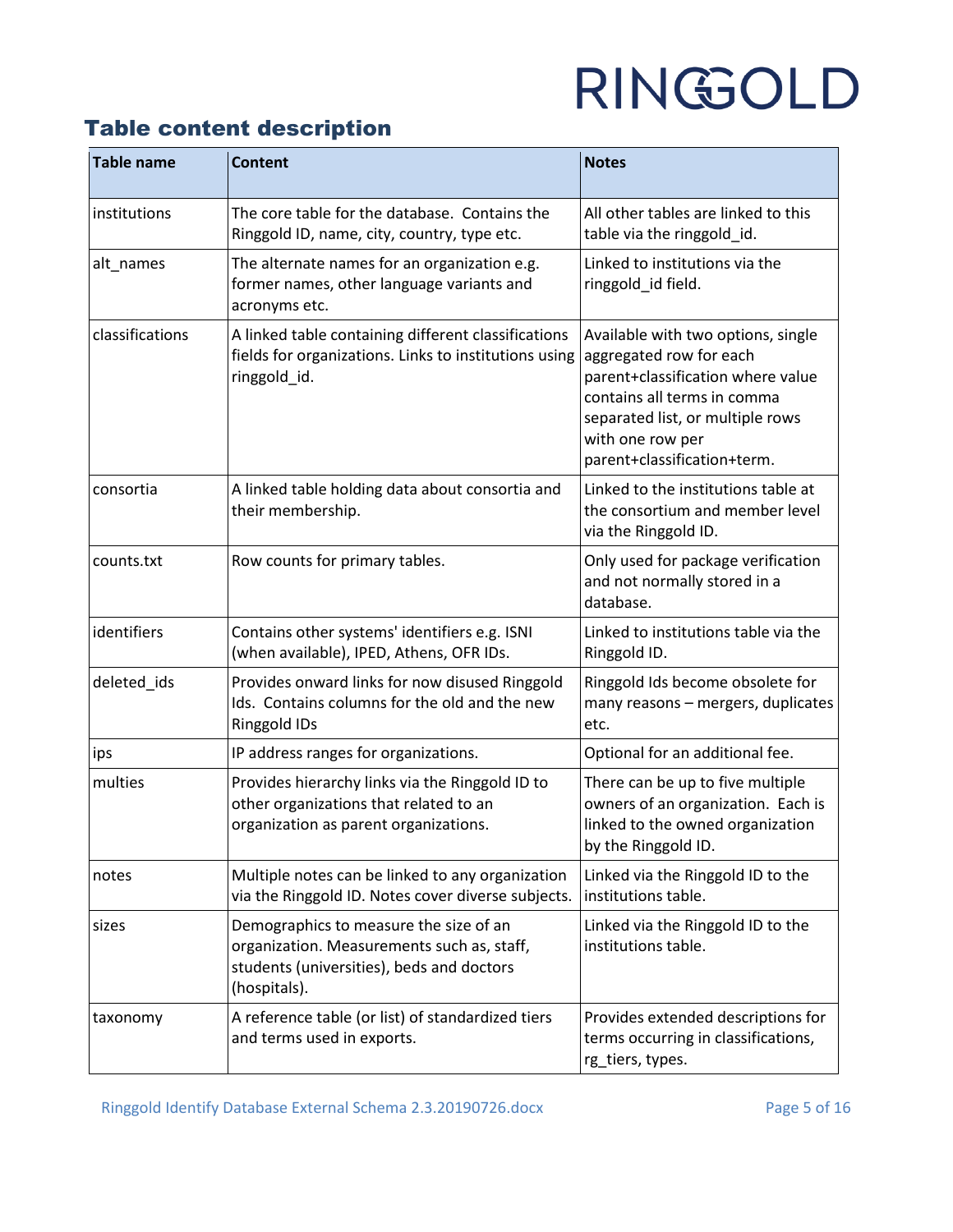| Table name | Content                                                                     | <b>Notes</b>                                             |
|------------|-----------------------------------------------------------------------------|----------------------------------------------------------|
| tiers      | Contains both the tier type e.g. Carnegie, JISC,<br>RG – for Ringgold Tiers | Linked via the Ringgold ID.                              |
| urls       | Contains multiple links to institutions table.                              | Linked via the Ringgold ID to the<br>institutions table. |

### <span id="page-5-0"></span>Table detail

### <span id="page-5-1"></span>institutions

| <b>Column</b>      | Length | <b>Related to</b>              | <b>Content</b>                                                                                                                                                                                                                                                                                                                                                                           |
|--------------------|--------|--------------------------------|------------------------------------------------------------------------------------------------------------------------------------------------------------------------------------------------------------------------------------------------------------------------------------------------------------------------------------------------------------------------------------------|
| rec_id             | 11     | None                           | An internal id used by Ringgold in the<br>production system. NOT the Ringgold ID.                                                                                                                                                                                                                                                                                                        |
| parent_ringgold_id | 11     | ringgold_id                    | Provides a link (if present) to the<br>Ringgold ID (ringgold_id) of the<br>organization immediately above in the<br>administrative hierarchy - the<br>administrative owner of this<br>organization.<br>Other values: set to 0 if there is no<br>upward link. Set to 888 if there are<br>multiple parent institutions.<br>** This element only indicates<br>administrative relationships. |
| ringgold id        | 11     | All other<br>related<br>tables | This is the Ringgold ID and is used in<br>other tables to link that data to the core<br>organizational record. This relationship<br>is known as a foreign key relationship.                                                                                                                                                                                                              |
| name               | 150    |                                | Name of the organization in the language<br>of the country where the organization is<br>based. Other names are in the alt names<br>table. Diacritical characters are<br>normalized to non-diacritical<br>equivalents.                                                                                                                                                                    |
| city               | 60     |                                | City name - no diacritics.                                                                                                                                                                                                                                                                                                                                                               |
| post_code          | 20     |                                | Zip or postcode.                                                                                                                                                                                                                                                                                                                                                                         |
| country            | 4      |                                | ISO-3166 2 digit code.                                                                                                                                                                                                                                                                                                                                                                   |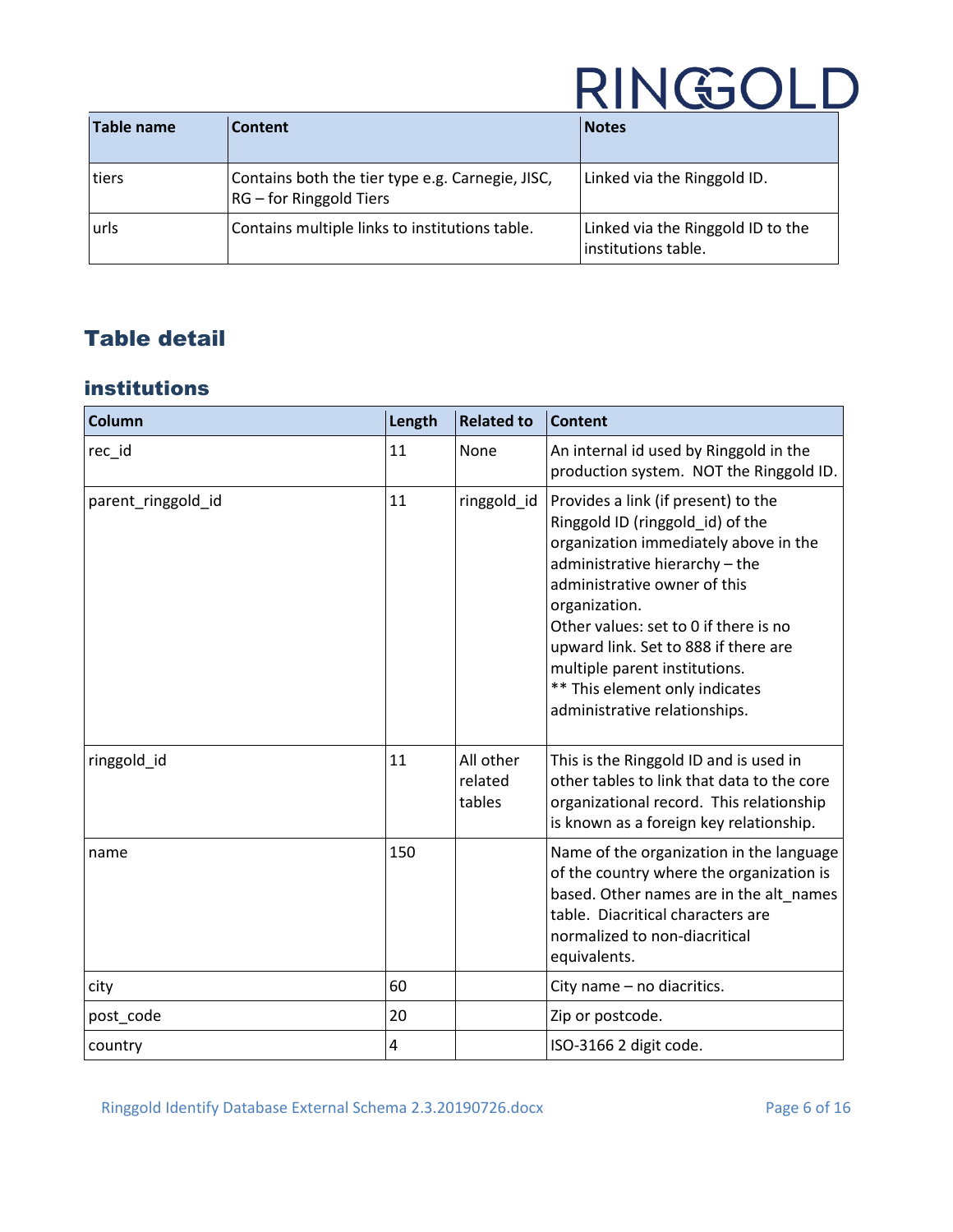| state              | 25             | State/region/county/province or other<br>admin area.                                                                                                                               |
|--------------------|----------------|------------------------------------------------------------------------------------------------------------------------------------------------------------------------------------|
| type               | 50             | One of a set of codes used to<br>characterize the activity of any<br>organization e.g. academic/medsch for a<br>teaching hospital. See current types table<br>for possible values. |
| timestamp          |                | SQL timestamp field for the time/date<br>added to the database.                                                                                                                    |
|                    |                | Place fields and their use are explained in greater detail in<br>"Places" document at: https://support.ringgold.com/places/                                                        |
| place_language     | $\overline{2}$ | 'en'                                                                                                                                                                               |
| place_country_code | $\overline{2}$ |                                                                                                                                                                                    |
| place_name         | 255            |                                                                                                                                                                                    |
| place_name_short   | 255            |                                                                                                                                                                                    |
| place_aal1         | 255            | place_administrative_area_level_1                                                                                                                                                  |
| place_aal2         | 255            |                                                                                                                                                                                    |
| place_aal3         | 255            |                                                                                                                                                                                    |
| place_aal4         | 255            |                                                                                                                                                                                    |
| place_aal5         | 255            |                                                                                                                                                                                    |
| place_aal1s        | 255            | place_administrative_area_level_1_short                                                                                                                                            |
| place_aal2s        | 255            |                                                                                                                                                                                    |
| place_aal3s        | 255            |                                                                                                                                                                                    |
| place_aal4s        | 255            |                                                                                                                                                                                    |
| place_aal5s        | 255            |                                                                                                                                                                                    |
| place_longitude    | float          |                                                                                                                                                                                    |
| place_latitude     | float          |                                                                                                                                                                                    |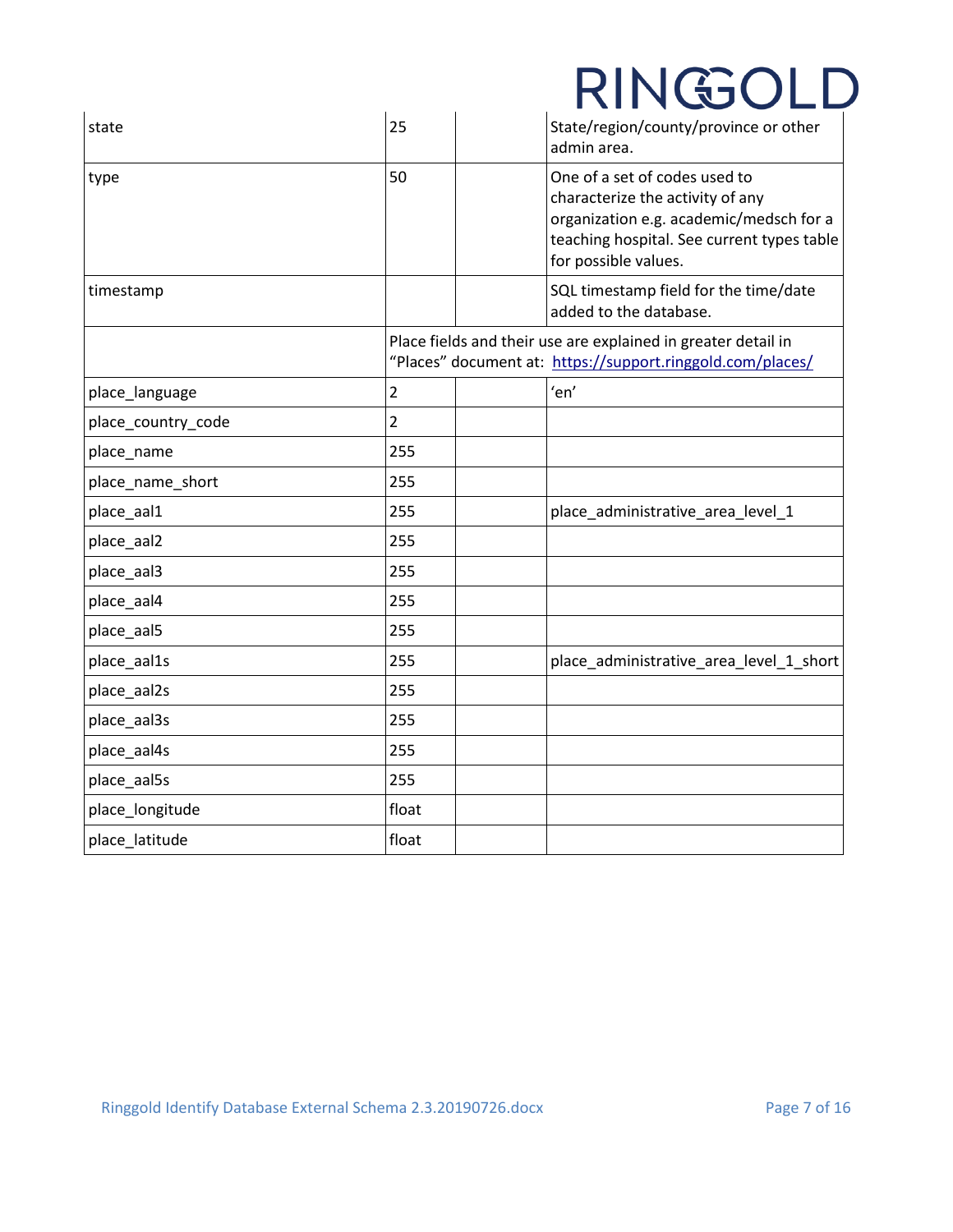### <span id="page-7-0"></span>alt\_names

| <b>Column</b>      | Length         | <b>Related to Content</b> |                                                                                                                             |
|--------------------|----------------|---------------------------|-----------------------------------------------------------------------------------------------------------------------------|
| rec_id             | 11             | None                      | An internal id used by Ringgold in the<br>production system.                                                                |
| ringgold_id        | 11             | Institution<br>s table    | The link to the organization record in the<br>institutions table.                                                           |
| name               | 150            |                           | Alternate name e.g. other language<br>name, former name, acronym, diacritics,<br>etc.                                       |
| city               | 60             |                           | City including diacritics                                                                                                   |
| country            | 4              |                           | ISO 3166-2 2-digit code for the country.                                                                                    |
| language           | 35             |                           | Future use.                                                                                                                 |
| notes              | 100            |                           | See table below for current possible<br>values and descriptions.                                                            |
| timestamp          |                |                           | SQL timestamp field for the time/date<br>added to the database.                                                             |
| state              | 25             |                           |                                                                                                                             |
| post_code          | 20             |                           |                                                                                                                             |
|                    |                |                           | Place fields and their use are explained in greater detail in<br>"Places" document at: https://support.ringgold.com/places/ |
| place_language     | $\overline{2}$ |                           | 'en'                                                                                                                        |
| place_country_code | $\overline{2}$ |                           |                                                                                                                             |
| place_name         | 255            |                           |                                                                                                                             |
| place_name_short   | 255            |                           |                                                                                                                             |
| place_aal1         | 255            |                           | place_administrative_area_level_1                                                                                           |
| place_aal2         | 255            |                           |                                                                                                                             |
| place_aal3         | 255            |                           |                                                                                                                             |
| place_aal4         | 255            |                           |                                                                                                                             |
| place_aal5         | 255            |                           |                                                                                                                             |
| place_aal1s        | 255            |                           | place_administrative_area_level_1_short                                                                                     |
| place_aal2s        | 255            |                           |                                                                                                                             |
| place_aal3s        | 255            |                           |                                                                                                                             |
| place_aal4s        | 255            |                           |                                                                                                                             |
| place_aal5s        | 255            |                           |                                                                                                                             |

Ringgold Identify Database External Schema 2.3.20190726.docx Page 8 of 16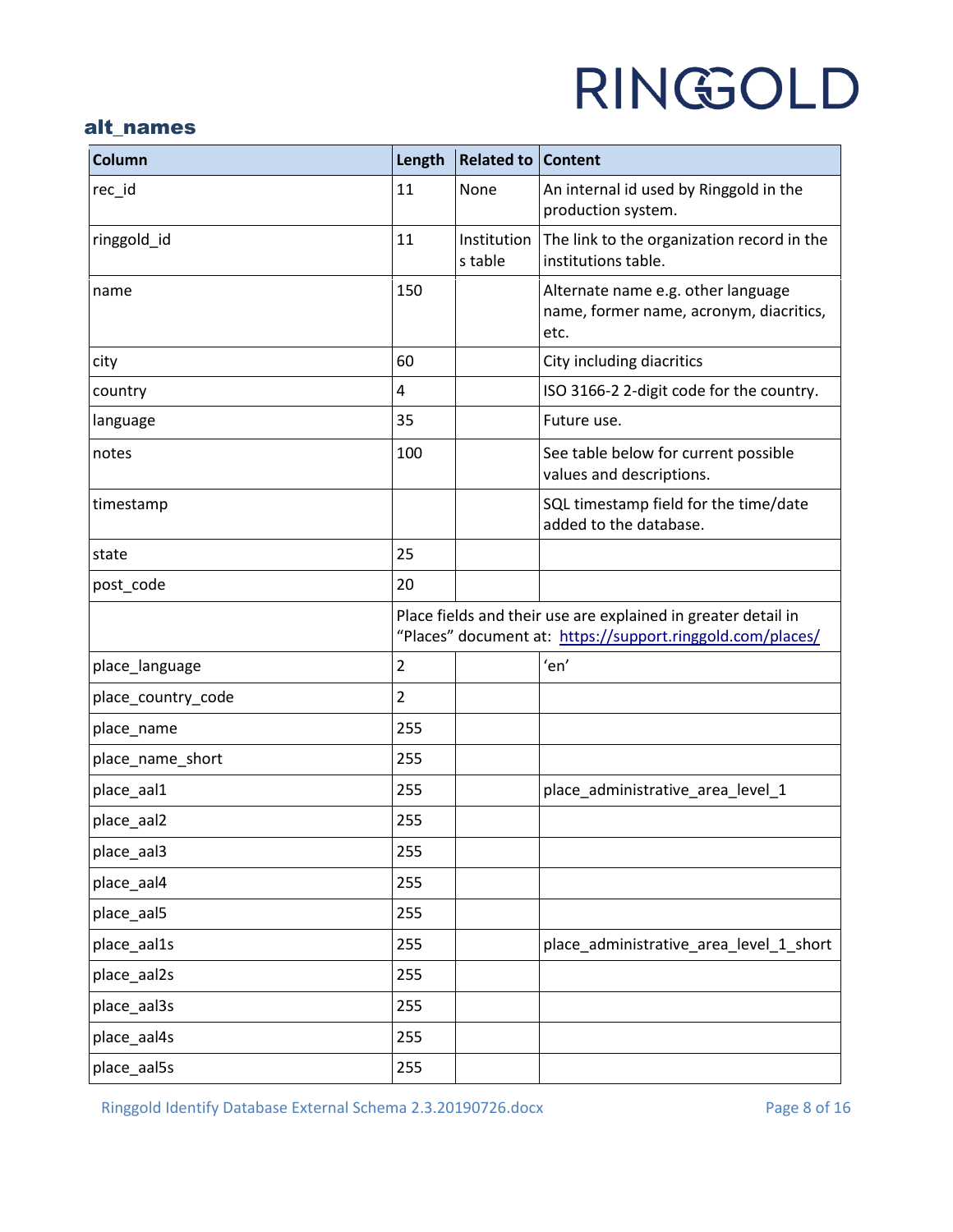| <b>Column</b>   |       | Length   Related to   Content |  |
|-----------------|-------|-------------------------------|--|
| place_longitude | float |                               |  |
| place latitude  | float |                               |  |

### <span id="page-8-0"></span>alt\_names - note types

| <b>Note</b> | Description                                   |
|-------------|-----------------------------------------------|
| AB          | Abbreviation                                  |
| AB TL       | Abbreviation of the transliterated name       |
| <b>ABTR</b> | Abbreviation of translated name into English  |
| AC          | Acronym                                       |
| <b>ACFN</b> | Acronym of former name                        |
| AC TL       | Acronym of the transliterated name            |
| <b>ACTR</b> | Acronym of translated name in English         |
| AK          | A/K/A (also known as)                         |
| <b>AKFN</b> | A/K/A (also known as) of former name          |
| AK TL       | A/K/A (also known as) of transliterated name  |
| AK TR       | A/K/A (also known as) translated into English |
| AQ          | Acquired (with year if known)                 |
| CS          | Ceased (with year if known)                   |
| <b>DN</b>   | Diacritic name                                |
| <b>FN</b>   | Former name                                   |
| FN LB       | Former name of library (retired)              |
| FN until    | Former name( until YYYY if known)             |
| IM          | Imprint (retired)                             |
| <b>LB</b>   | Library name (retired)                        |
| LB TR       | Library name translated to English (retired)  |
| MG          | Merged (with year if known)                   |
| <b>TL</b>   | <b>Transliterated name</b>                    |
| <b>TLFN</b> | <b>Transliterated former name</b>             |
| <b>TR</b>   | Translated name in English                    |
| <b>TRFN</b> | Former name translated into English           |

### <span id="page-8-1"></span>classifications

| Column         | Length | <b>Related to</b>                    | Content                                                          |
|----------------|--------|--------------------------------------|------------------------------------------------------------------|
| rec id         | 11     | None                                 | An internal id used by Ringgold in the production<br>system.     |
| ringgold id    | 11     | <b>Institutions</b><br>(ringgold_id) | The link to the member Ringgold ID in the<br>institutions table. |
| classification | 255    |                                      | See table below for current possible values and<br>descriptions. |

Ringgold Identify Database External Schema 2.3.20190726.docx Page 9 of 16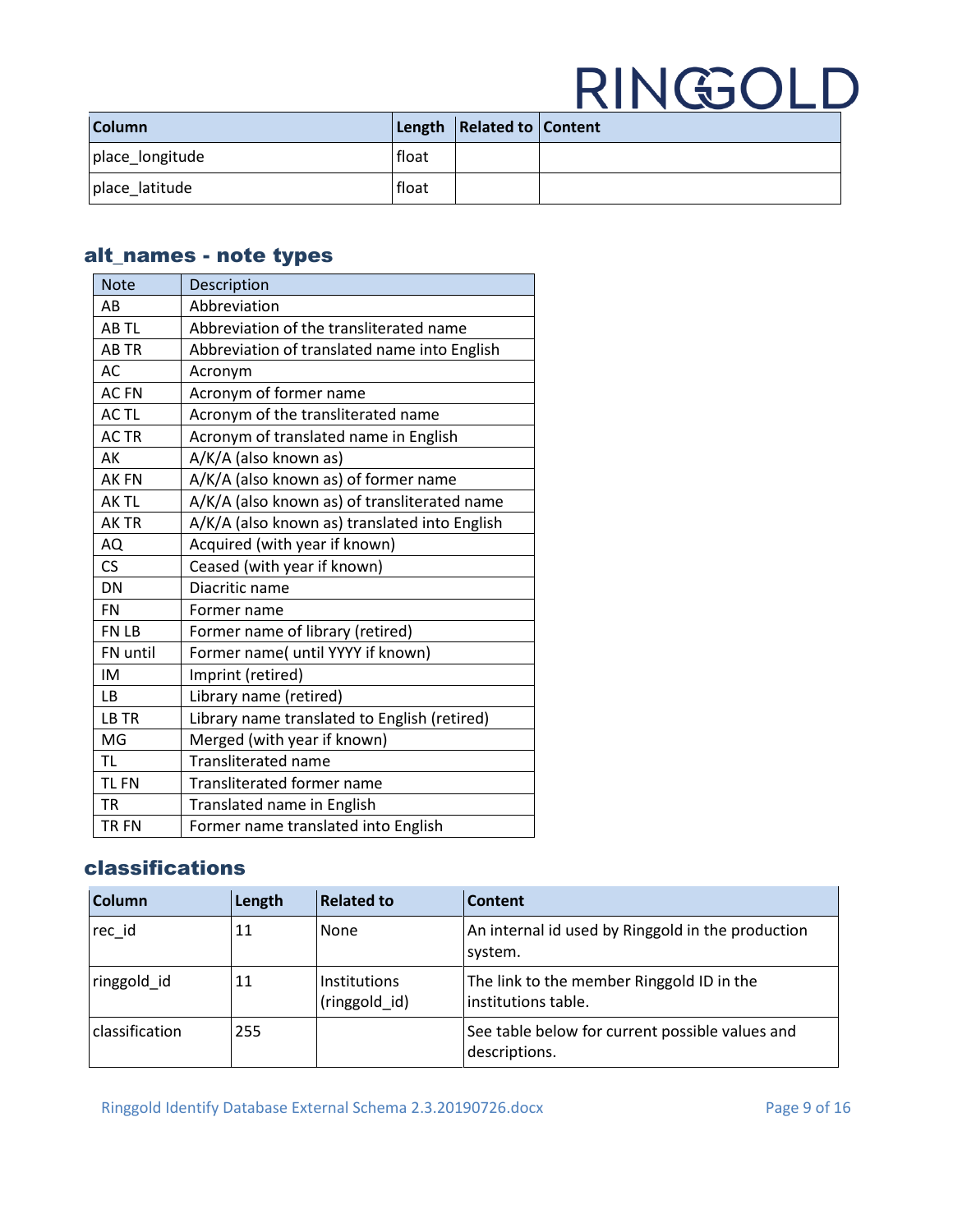| <b>Column</b> | Length   | <b>Related to</b> | Content                                                            |
|---------------|----------|-------------------|--------------------------------------------------------------------|
| value         | 65k text |                   | Classification terms (see taxonomy table for<br>acceptable terms). |
| timestamp     |          |                   | SQL timestamp field for the time/date added to the<br>database.    |

### <span id="page-9-0"></span>classifications – classification types

| Classification   | Description                                                                 |
|------------------|-----------------------------------------------------------------------------|
| activity_status  | Status of the organization's operation                                      |
| economic model   | The economic aim of the organization                                        |
| governance       | The way the organization is managed, by whom and for whom                   |
| level            | Place of organization in the fixed facet hierarchy                          |
| mission          | What the organization does, is trying to achieve, what are its reasons for  |
|                  | existing and purposes                                                       |
| number of sites  | Whether the organization has one single site or multiple sites              |
| self description | A label used by the organization to describe itself                         |
| reach            | The reach of the organization in terms of its locations and services to its |
|                  | audience and customers                                                      |
| subjects         | Areas the organization is involved in                                       |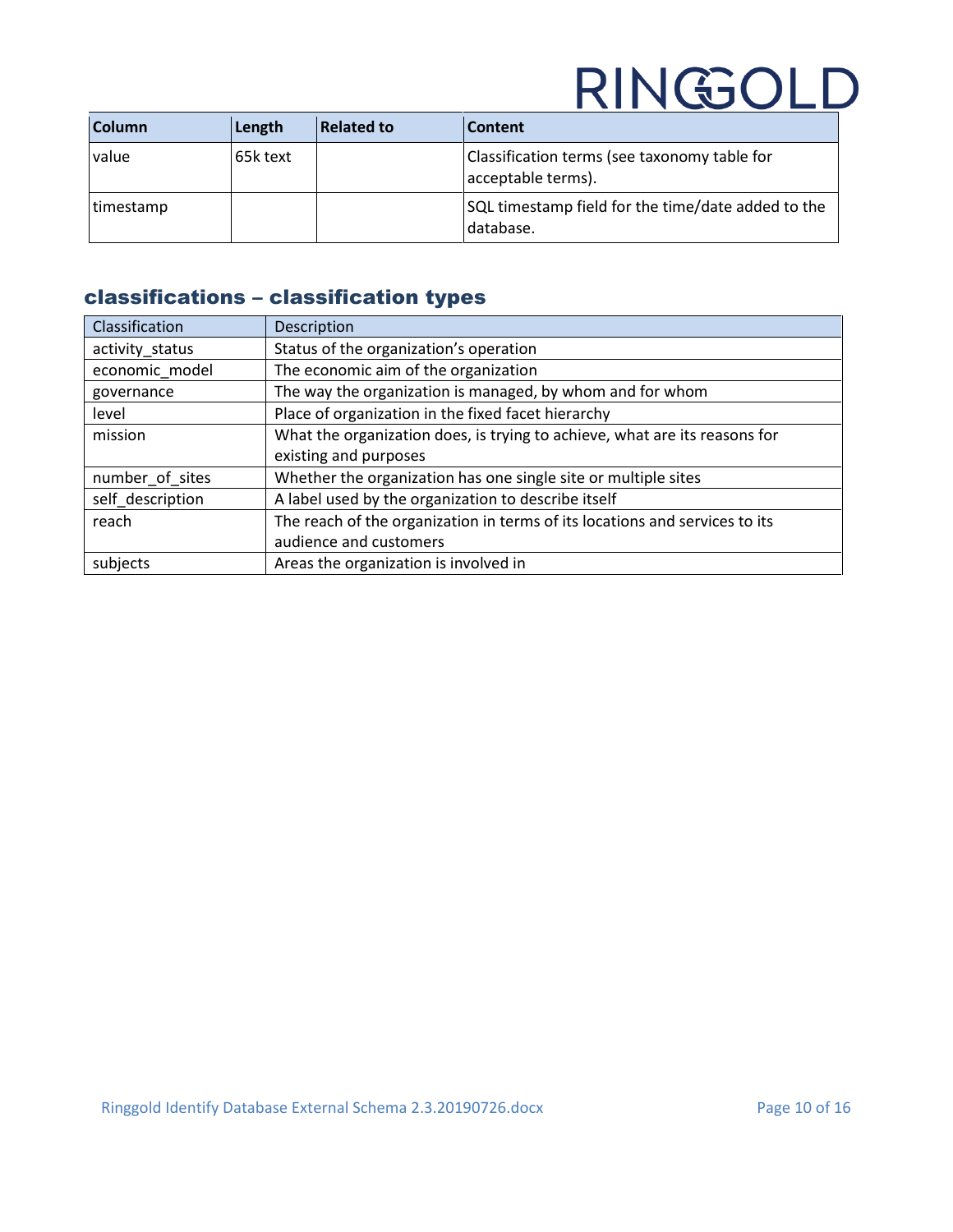#### <span id="page-10-0"></span>consortia

| Column                | Length | <b>Related to</b>                    | <b>Content</b>                                                                                                                                                                                                                   |
|-----------------------|--------|--------------------------------------|----------------------------------------------------------------------------------------------------------------------------------------------------------------------------------------------------------------------------------|
| rec id                | 11     | None                                 | An internal id used by Ringgold in the production<br>system.                                                                                                                                                                     |
| consortia_ringgold_id | 11     | <b>Institutions</b><br>(ringgold_id) | A link to the organizational record for the<br>consortium.                                                                                                                                                                       |
| member_ringgold_id    | 11     | <b>Institutions</b><br>(ringgold id) | The link to the member Ringgold ID in the<br>institutions table. When one record has the same<br>member_ringgold_id as consortia_ringgold_id, then<br>the name in the next column is the consortium<br>name not the member name. |
| name                  | 230    |                                      | The name of the member of the consortium. Or the<br>name of the consortium if the member_ringgold_id<br>= consortia_ringgold_id.                                                                                                 |
| timestamp             |        |                                      | SQL timestamp field for the time/date added to the<br>database.                                                                                                                                                                  |

### <span id="page-10-1"></span>deleted\_ids

| Column          | Length | <b>Related to</b>  | Content                                                                             |
|-----------------|--------|--------------------|-------------------------------------------------------------------------------------|
| rec id          | 11     | None               | An internal id used by Ringgold in the production<br>system.                        |
| old ringgold id | 11     | Institutions table | The old link to the organization record in the<br>institutions table - now deleted. |
| new_ringgold_id | 11     | Institutions table | The new link to the organization record in the<br>institutions table.               |
| details         | 100    |                    | Contains the reason for deletion.                                                   |
| timestamp       |        |                    | SQL timestamp field for the time/date added to the<br>database.                     |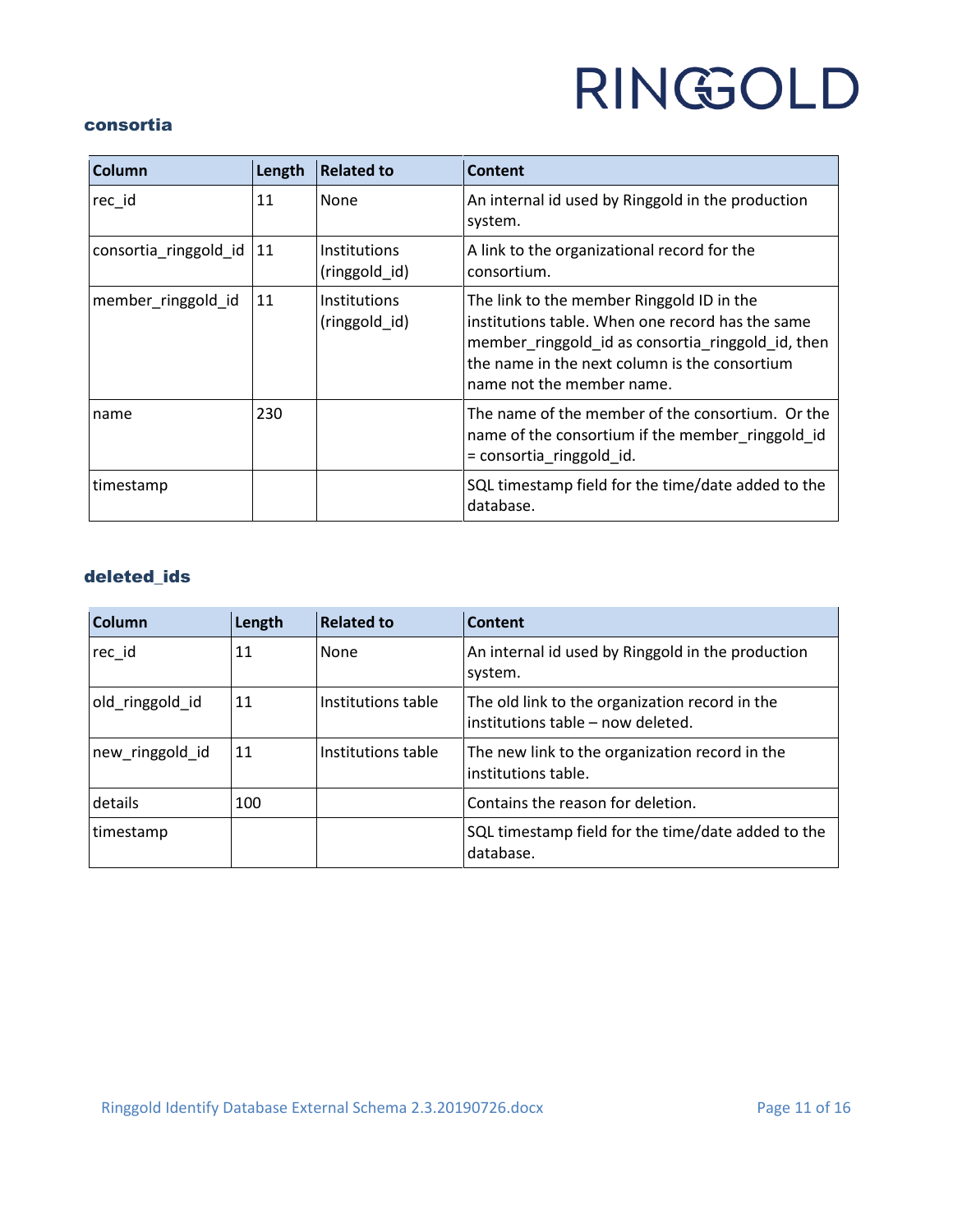### <span id="page-11-0"></span>identifiers

| <b>Column</b>   | Length | <b>Related to</b>  | Content                                                           |
|-----------------|--------|--------------------|-------------------------------------------------------------------|
| rec id          | 11     | None               | An internal id used by Ringgold in the production<br>system.      |
| ringgold_id     | 11     | Institutions table | The link to the organization record in the institutions<br>table. |
| identifier_type | 30     |                    | See table below for current possible values and<br>descriptions.  |
| value           | 255    |                    | The value of the identifier $-$ usually an integer.               |
| timestamp       |        |                    | SQL timestamp field for the time/date added to the<br>database.   |

### <span id="page-11-1"></span>identifiers – external identifier types

| <b>Identifier</b> | Description                                                                        |
|-------------------|------------------------------------------------------------------------------------|
| <b>ATHENS</b>     | Athens Identifier (see: http://www.openathens.net)                                 |
| <b>ISNI</b>       | International Standard Name Identifier (see: http://www.isni.org) (when available) |
| <b>IPED</b>       | Integrated Post-Secondary Education Data System (see: http://nces.ed.gov/ipeds)    |
| <b>NCES</b>       | National Center for Educational Statistics (see: http://nces.ed.gov)               |
| <b>OFR</b>        | Open Funder ID see (http://www.crossref.org/fundingdata/registry.html)             |

### <span id="page-11-2"></span>ips (optional for an additional fee)

[IP addresses]

| Column      | Length | <b>Related to</b>  | <b>Content</b>                                                    |
|-------------|--------|--------------------|-------------------------------------------------------------------|
| rec_id      | 11     | None               | An internal id used by Ringgold in the production<br>system.      |
| ringgold_id | 20     | Institutions table | The link to the organization record in the institutions<br>table. |
| ip          | 255    |                    |                                                                   |
| ip_low      | 15     |                    |                                                                   |
| ip_high     | 15     |                    |                                                                   |
| ip_int_low  | 11     |                    |                                                                   |
| ip_int_high | 11     |                    |                                                                   |
| timestamp   |        |                    | SQL timestamp field for the time/date added to the<br>database.   |

Ringgold Identify Database External Schema 2.3.20190726.docx Page 12 of 16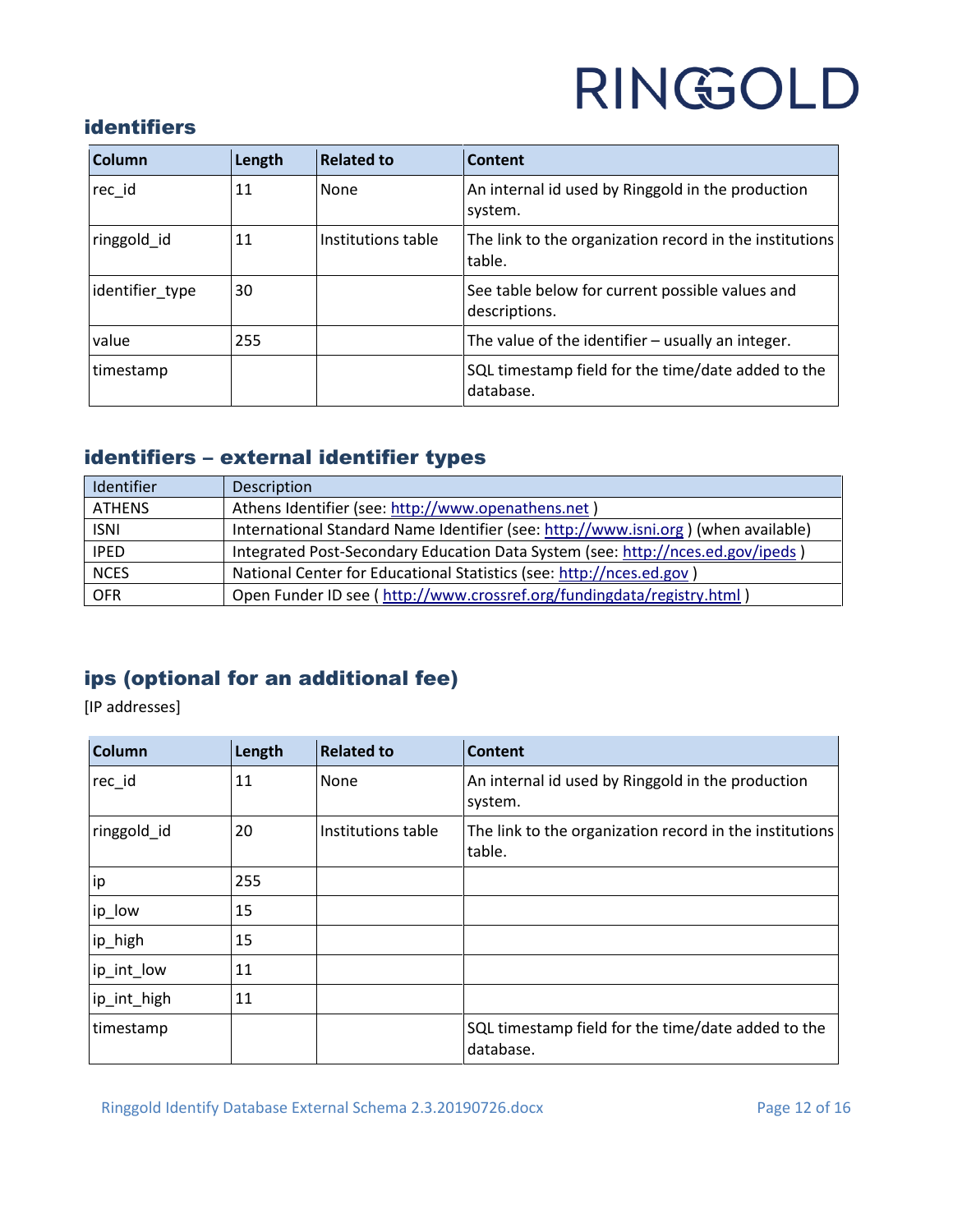#### <span id="page-12-0"></span>multies

| Column                  | Length | <b>Related to</b>  | <b>Content</b>                                                                                                                                                                                                |
|-------------------------|--------|--------------------|---------------------------------------------------------------------------------------------------------------------------------------------------------------------------------------------------------------|
| rec_id                  | 11     | None               | An internal id used by Ringgold.                                                                                                                                                                              |
| ringgold_id             | 11     | Institutions table | The link to the organization record in the institutions<br>table to which the parent_ringgold_id is the owner -<br>above in the hierarchy.                                                                    |
| parent_ringgold_id   11 |        | Institutions table | Provides a link to the Ringgold ID (ringgold id) of<br>the organization(s) immediately above in the<br>hierarchy - the owner of this organization.                                                            |
| relationship            | 30     |                    | The type of ownership relationship that the<br>parent_ringgold_id organization has with the<br>ringgold_id organization. Currently defaults to<br>"admin". [future use] As of 20170621 includes<br>"library". |
| number                  | 1      |                    | Integer 0 or 1. Zero indicates only single parent. One<br>indicates 2 or more parent institutions.                                                                                                            |
| timestamp               |        |                    | SQL timestamp field for the time/date added to the<br>database.                                                                                                                                               |

#### <span id="page-12-1"></span>notes

| Column      | Length | <b>Related to</b>  | Content                                                           |
|-------------|--------|--------------------|-------------------------------------------------------------------|
| rec_id      | 11     | None               | An internal id used by Ringgold.                                  |
| ringgold id | 20     | Institutions table | The link to the organization record in the institutions<br>table. |
| notes       | 255    |                    | Text of note                                                      |
| timestamp   |        |                    | SQL timestamp field for the time/date added to the<br>database.   |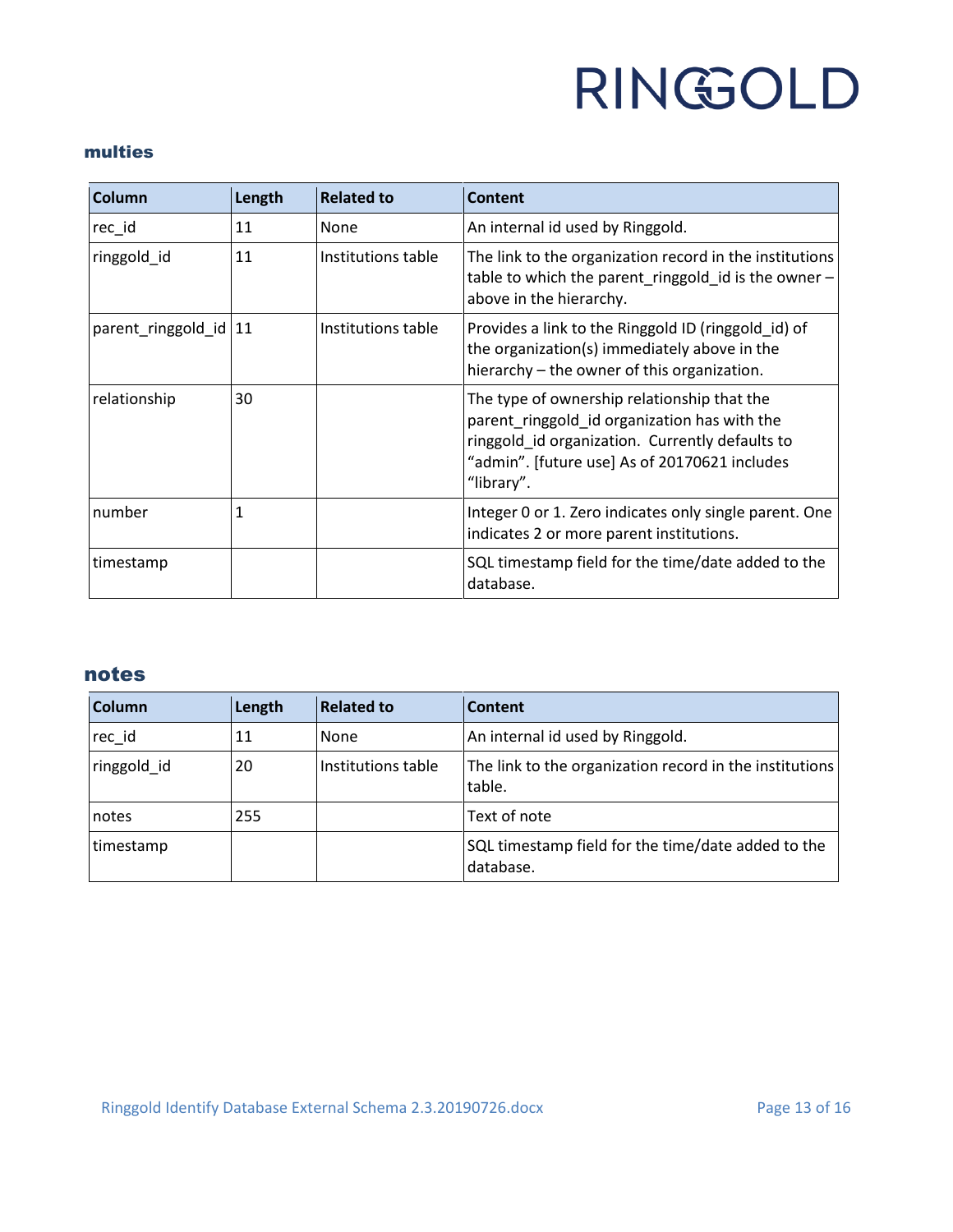#### <span id="page-13-0"></span>sizes

| <b>Column</b> | Length | <b>Related to</b>  | Content                                                           |
|---------------|--------|--------------------|-------------------------------------------------------------------|
| rec id        | 11     | None               | An internal id used by Ringgold.                                  |
| ringgold id   | 11     | Institutions table | The link to the organization record in the institutions<br>table. |
| size_type     | 30     |                    | See table below current possible values and<br>descriptions.      |
| value         | 255    |                    | Value associated with the "kind" of size.                         |
| timestamp     |        |                    | SQL timestamp field for the time/date added to the<br>database.   |

### <span id="page-13-1"></span>sizes – size kinds

| Kind      | Description                                                              |  |
|-----------|--------------------------------------------------------------------------|--|
| beds      | Number of beds in a hospital                                             |  |
| doctors   | Number of doctors in a hospital                                          |  |
| hospitals | Number of hospitals owned by the Group                                   |  |
| libraries | Number of libraries in an organization                                   |  |
| schools   | Number of schools in an administrative grouping                          |  |
| size      | Number of employees or for academic organizations, FTEs                  |  |
| staff     | Number of specialist staff (lawyers, chartered accountants, faculty etc) |  |

### <span id="page-13-2"></span>taxonomy

| Column      | Length | <b>Related to</b> | <b>Content</b>                                                  |
|-------------|--------|-------------------|-----------------------------------------------------------------|
| rec_id      | 11     | None              | An internal id used by Ringgold.                                |
| vocabulary  | 255    |                   | Name of the vocabulary list.                                    |
| name        | 255    |                   | Term in the vocabulary.                                         |
| description | 1024   |                   | Description of the term.                                        |
| timestamp   |        |                   | SQL timestamp field for the time/date added to the<br>database. |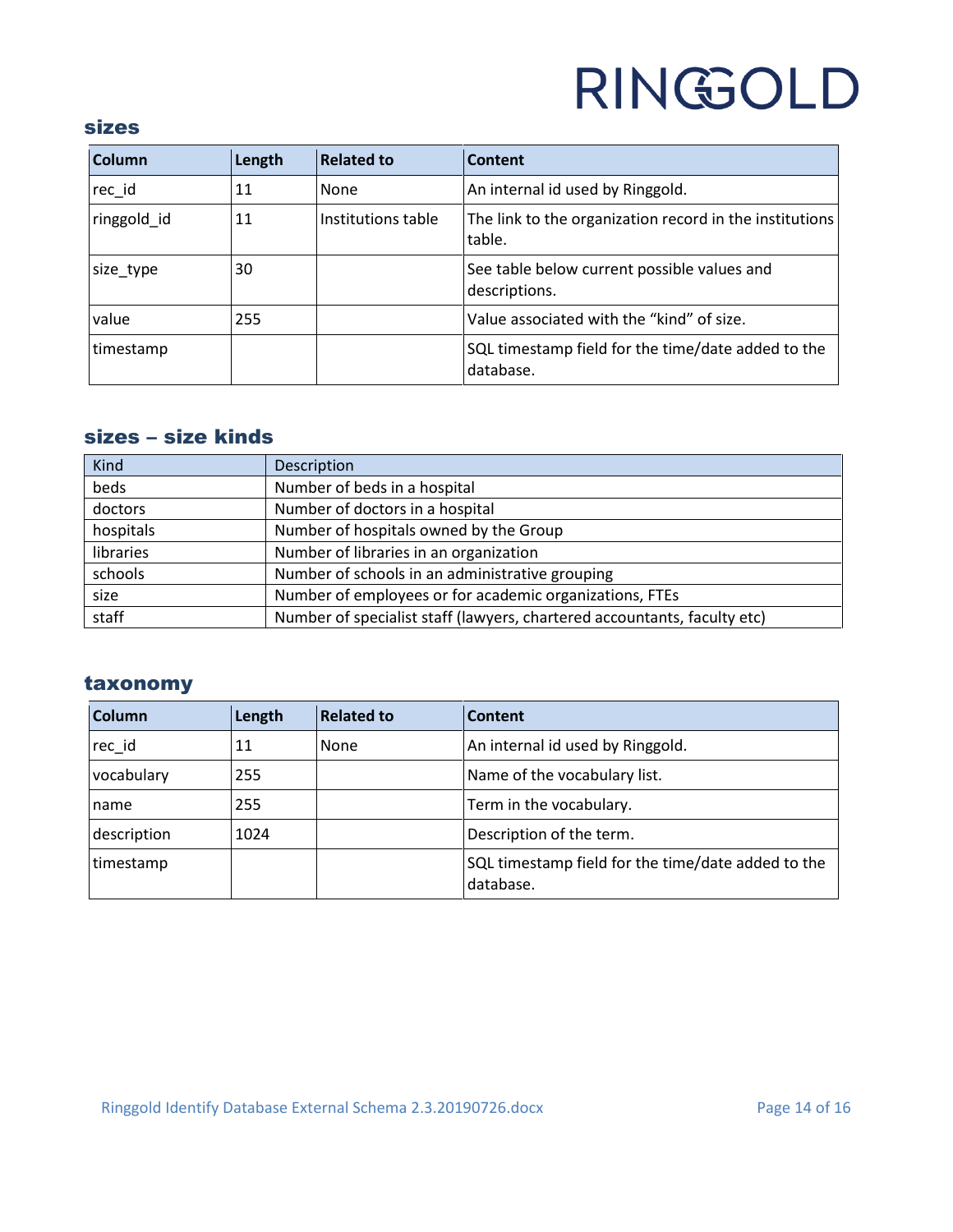### <span id="page-14-0"></span>tiers

| <b>Column</b> | Length | <b>Related to</b>  | Content                                                           |
|---------------|--------|--------------------|-------------------------------------------------------------------|
| rec_id        | 11     | None               | An internal id used by Ringgold.                                  |
| ringgold id   | 11     | Institutions table | The link to the organization record in the institutions<br>table. |
| tier_type     | 25     |                    | See table below for current possible values and<br>descriptions.  |
| value         | 40     |                    | Value for the tier type                                           |
| timestamp     |        |                    | SQL timestamp field for the time/date added to the<br>database.   |

### <span id="page-14-1"></span>tiers – tier types

| <b>Tier Type</b>     | Description                                                                |
|----------------------|----------------------------------------------------------------------------|
| Carnegie-BASIC2005   | 2005 Basic Classification - Carnegie classifications                       |
|                      | (see http://carnegieclassifications.iu.edu/)                               |
| Carnegie-BASIC2010   | 2010 Basic Classification                                                  |
| Carnegie-SizeSet2005 | 2005 Size and Setting Classification                                       |
| Carnegie-SizeSet2010 | 2010 Size and Setting Classification                                       |
| <b>JISC</b>          | Joint Information Systems Committee band (UK)                              |
|                      | (see http://www.jisc-collections.ac.uk/Help-and-information/JISC-Banding/) |
| <b>RGT</b>           | Ringgold tier                                                              |
| <b>SFJ</b>           | Shop for Journals pricing tier (Highwire press)                            |
|                      | (see http://highwire.stanford.edu/tfocis/)                                 |